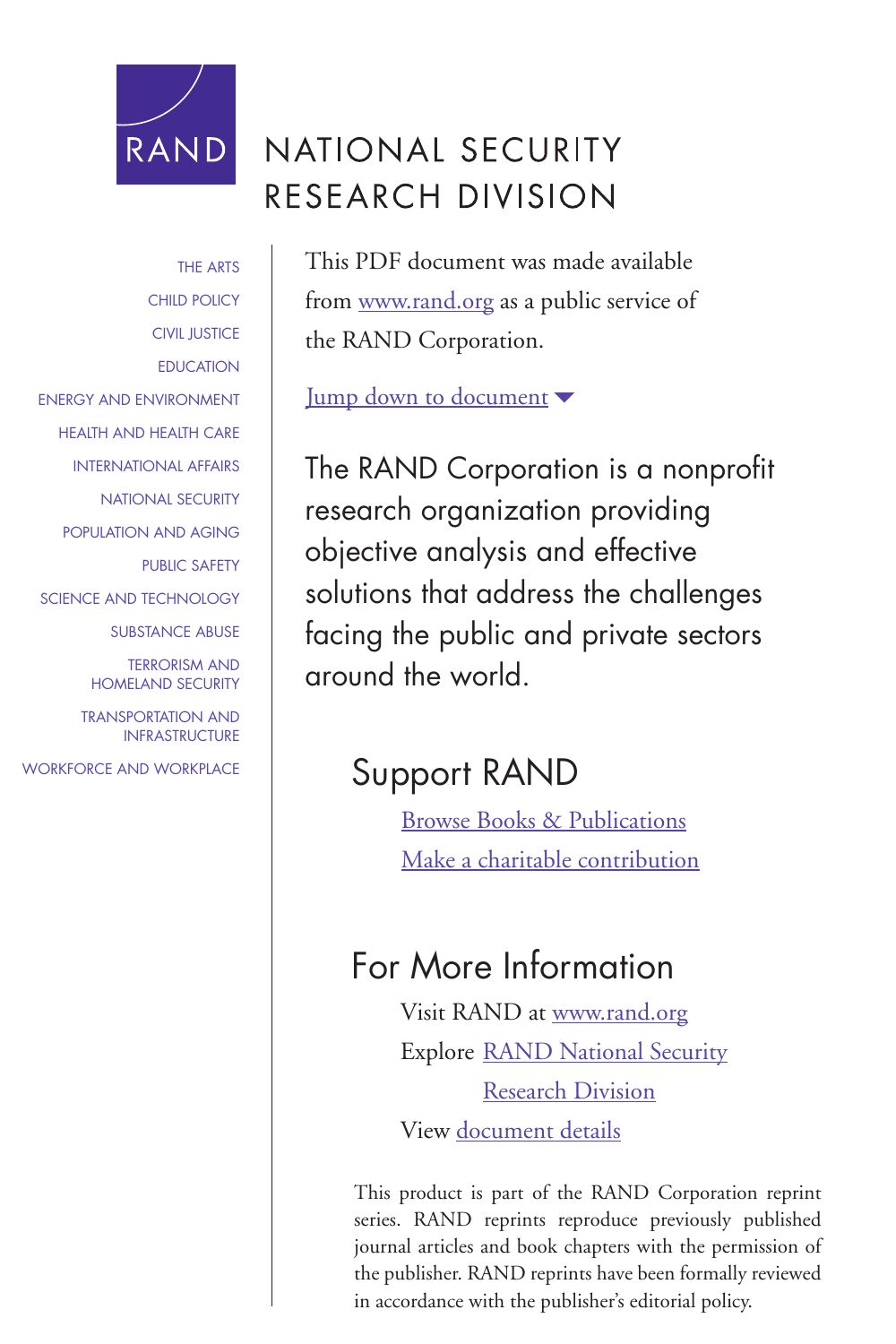### <span id="page-1-0"></span>The New Age of Terrorism

#### Brian Michael Jenkins

Senior Adviser to the President of the RAND Corporation Director of the National Transportation Security Center at the Mineta Transportation

The purpose of this chapter is to consider how terrorism has changed over the past four decades. The word terrorism dates from the eighteenth century, but as recently as 1971—when Rand published my essay ''The Five Stages of Urban Guerrilla Warfare''—the term had not yet acquired its present currency. Nor did it then refer to a distinct mode of armed conflict. That meaning would be added subsequently, by terrorists themselves and by analysts of terrorism; and in my view the latter impart more coherence to the phenomenon than the former.

We should be careful not to think of terrorism or terrorists as monolithic. Terrorism is a generalized construct derived from our concepts of morality, law, and the rules of war, whereas actual terrorists are shaped by culture, ideology, and politics—specific, inchoate factors and notions that motivate diverse actions. But although terrorists are not monolithic, neither are they isolated. They innovate; exploit new technology; learn from one another; imitate successful tactics; produce manuals of instruction based on experience; debate tactics, targets, and limits on violence; and justify their actions with doctrines and theories.

Thus we can, cautiously, identify apparent trends:

- Terrorism has become bloodier.
- ^ Terrorists have developed new financial resources, so that they are less dependent on state sponsors.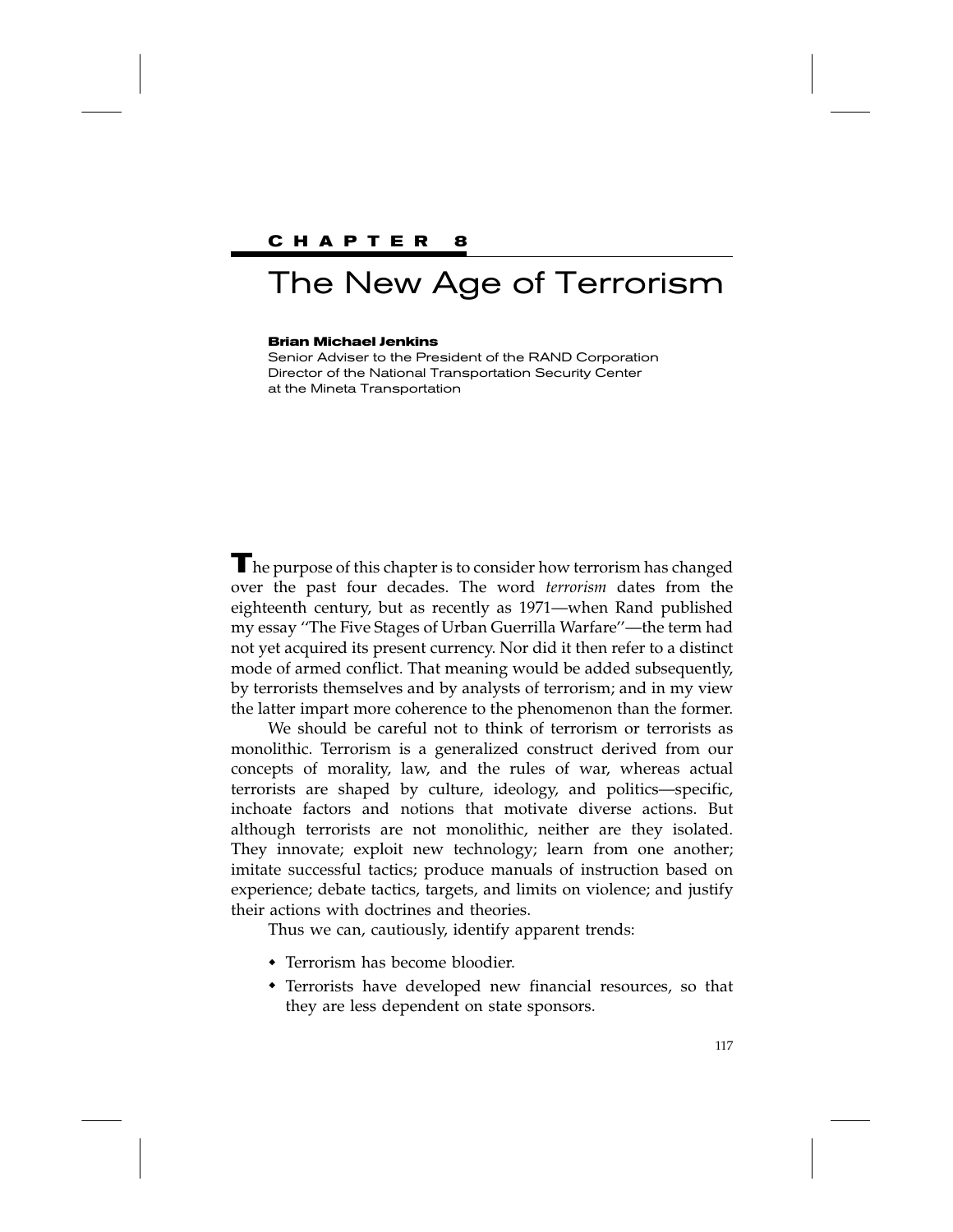- ^ Terrorists have evolved new models of organization.
- ^ Terrorists can now wage global campaigns.
- ^ Terrorists have effectively exploited new communications technologies.
- ^ Some terrorists have moved beyond tactics to strategy, although none of them have achieved their stated longrange goals.

These trends do not allow prediction or extrapolation; analysis is not prophecy. Neither do they imply inexorable progress. Terrorists have not done many of the things we worried about 30 years ago our worst fears have not been realized. On the other hand, no amount of analysis can cover every conceivable terrorist scenario, every form of attack, or every angle. The future, like the past 40 years, will probably bring surprises and shocks.

#### TERRORISM HAS BECOME BLOODIER

Perhaps the most striking development is that terrorism has become bloodier, in terms of what acts are committed and how many victims are involved. The order of magnitude has increased almost every decade. In the 1970s the bloodiest incidents caused fatalities in the tens. In the 1980s, fatalities from the worst incidents were in the hundreds; by the 1990s, attacks on this scale had become more frequent. On 9/11 there were thousands of fatalities, and there could have been far more. We now contemplate plausible scenarios in which tens of thousands might die.

At one time, I wrote that terrorists wanted a lot of people watching, not a lot of people dead. They were limited not only by access to weapons but by self-constraint. Mayhem as such was seldom an objective. Terrorists had a sense of morality, a self-image, operational codes, and practical concerns—they wanted to maintain group cohesion, avoid alienating perceived constituents, and avoid provoking public outrage, which could lead to crackdowns. But these constraints gave way to large-scale indiscriminate violence as terrorists engaged in protracted, brutal conflicts; as the more squeamish dropped out; as terrorism became commonplace and the need for headlines demanded higher body counts; and as ethnic hatred and religious fanaticism replaced political agendas.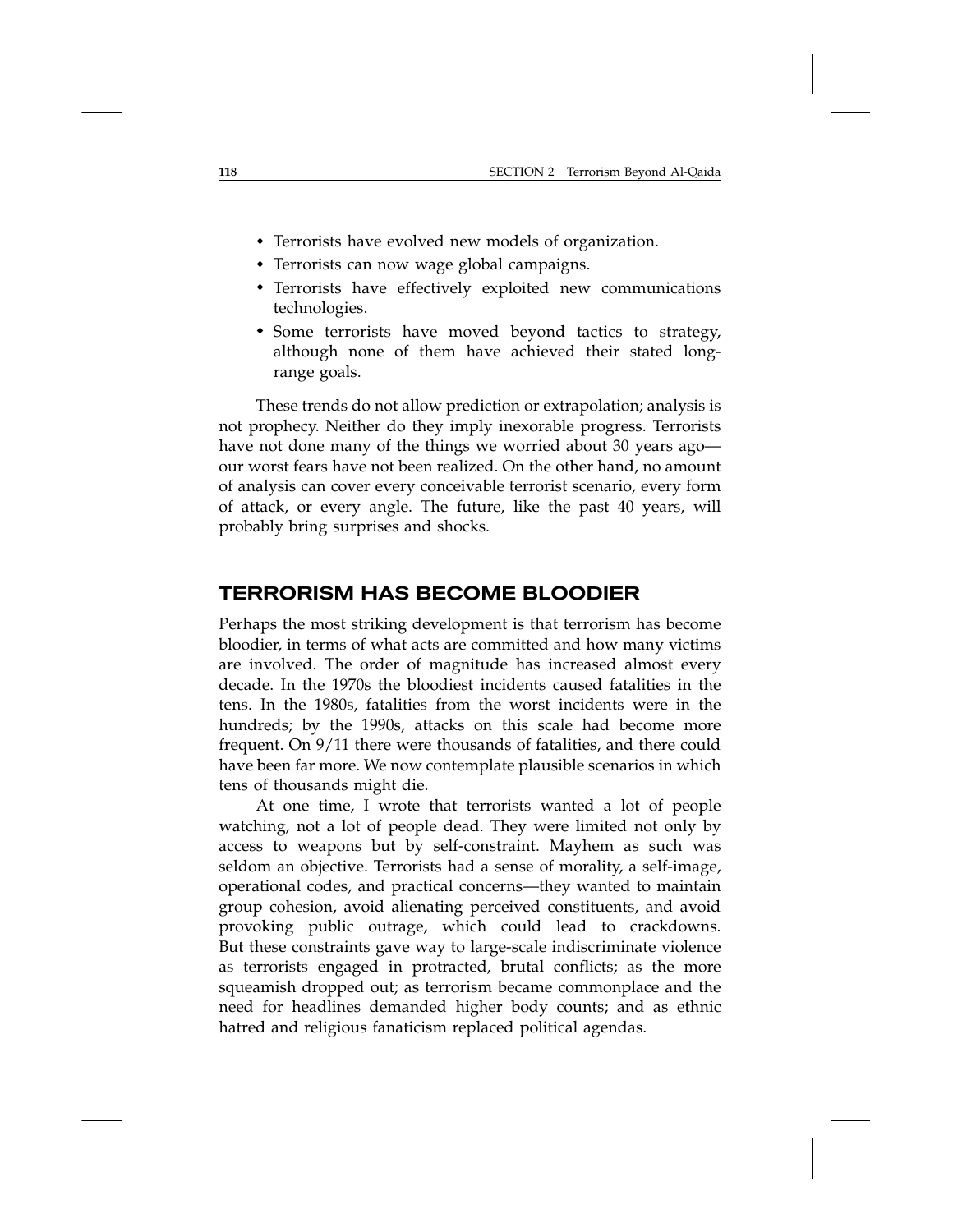Some terrorists still operate below their capacity. Even the most fanatic jihadists, who believe that God mandates the slaughter of infidels, debate, pragmatically, the acceptability of collateral Muslim casualties, whether Shiite Muslims are potential allies or apostates, and whether beheadings are counterproductive. Overall, though, jihadists seem ready to murder millions, if necessary. Many of today's terrorists want a lot of people watching and a lot of people dead.

To repeat, though, some fears about what terrorists might do have not been realized. In a poll conducted in 1985, most experts predicted chemical terrorism by the end of the twentieth century; but when nerve gas was released on the subway in Tokyo in 1995, the consequences were less severe than had been imagined. Biological warfare has taken place only on a small scale, as in the anthrax letters of 2001.

During the 1960s and 1970s there were fears of nuclear black markets and nuclear terrorism. This fear was heightened by the collapse of the Soviet Union and the exposure of its nuclear arsenal to corruption and organized crime. But although nuclear terrorism remains a concern, it has not yet happened, nor have cities been held hostage with weapons of mass destruction.

Although accurate surface-to-air missiles are widely available and have been in some terrorists' arsenals for years, they have not been used against commercial aircraft outside conflict zones. Terrorists, so far as we know, have not attacked agriculture. Terrorists have not attempted to seize or sabotage nuclear reactors.

Also, there are no more terrorist organizations today than 10 or 20 years ago; and the annual number of international incidents has remained in the hundreds, not the thousands.

What conclusion can we draw? Although not all our fears have been realized, some may materialize in the future. Scenarios that seemed far-fetched in the 1970s are now plausible; in fact, 9/11 redefined plausibility. In present attempts to anticipate and prepare for what terrorists might do next, virtually no scenario is dismissed. Analysts and the public seriously consider the possibility that terrorists may send waves of suicide bombers to America's shopping malls; wipe out Boston's waterfront with a hijacked liquid-natural-gas carrier; topple the George Washington Bridge in New York City; crash planes into the Houses of Parliament in London, the Capitol in Washington, or a nuclear reactor; spray anthrax over a city; sink tankers to block narrow straits; release hoof-and-mouth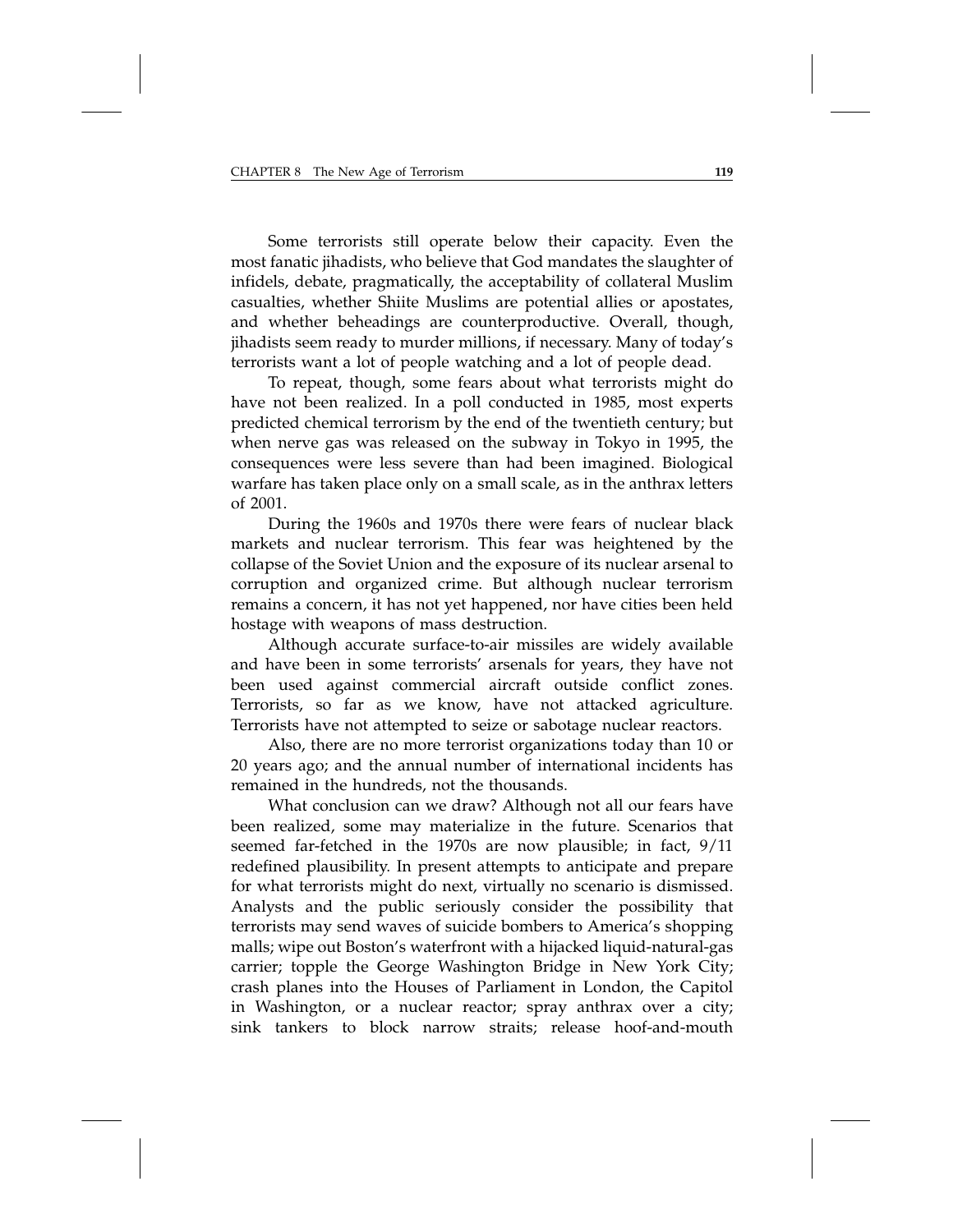disease; sabotage the banking system; spread smallpox; or destroy Manhattan with a nuclear bomb. Terrorists' own chatter, echoing this speculation, may be picked up by intelligence services and taken as confirmation.

These concerns are due partly to 9/11 and partly to a new basis for analysis. Whereas traditional threat-based analysis assessed an enemy's intentions and capabilities, today's vulnerability-based analysis identifies a weakness and hypothesizes a terrorist and a worst-case scenario. Vulnerability analysis is useful for assessing consequences and preparedness, but it relegates the terrorist to a secondary role: the scenario is driven by the vulnerability. Often, such a scenario is reified and becomes a threat: it is successively considered possible, probable, inevitable, and imminent. In vulnerability-based assessment, consequences trump likelihood. Terrorists' actual capabilities, ambitions, and fantasies blur with our own speculation and fears to create what the terrorists want: an atmosphere of alarm.

By contrast, ''red team'' exercises, in which analysts actually plan terrorist operations, put terrorists (or their red team surrogates) back in the main role. This approach narrows the spectrum of potential attacks. From a terrorist's assumed perspective, some operations appear less attractive, or planning them seems more challenging. This may indeed happen in real-life terrorist groups. Actual terrorists may contemplate many modes of attack but keep returning to common forms such as vehicle attacks.

#### TERRORISTS HAVE DEVELOPED NEW WAYS OF FINANCING THEIR OPERATIONS

Since terrorists are outlaws, unable to hold territory and openly collect taxes, their finances are necessarily clandestine and often depend on criminal activity. Terrorist organizations that have survived for long periods have developed various financial resources. In the 1960s, rival superpowers and their local allies were willing to finance terrorism; but this support (with some exceptions) declined at the end of the Cold War, and terrorists had to seek other means.

One innovation of South American urban guerrillas in the early 1990s was kidnapping for ransom. Terrorists had previously avoided such kidnapping because its criminal connotations might tarnish a group, but its use spread as it brought in tens of millions of dollars.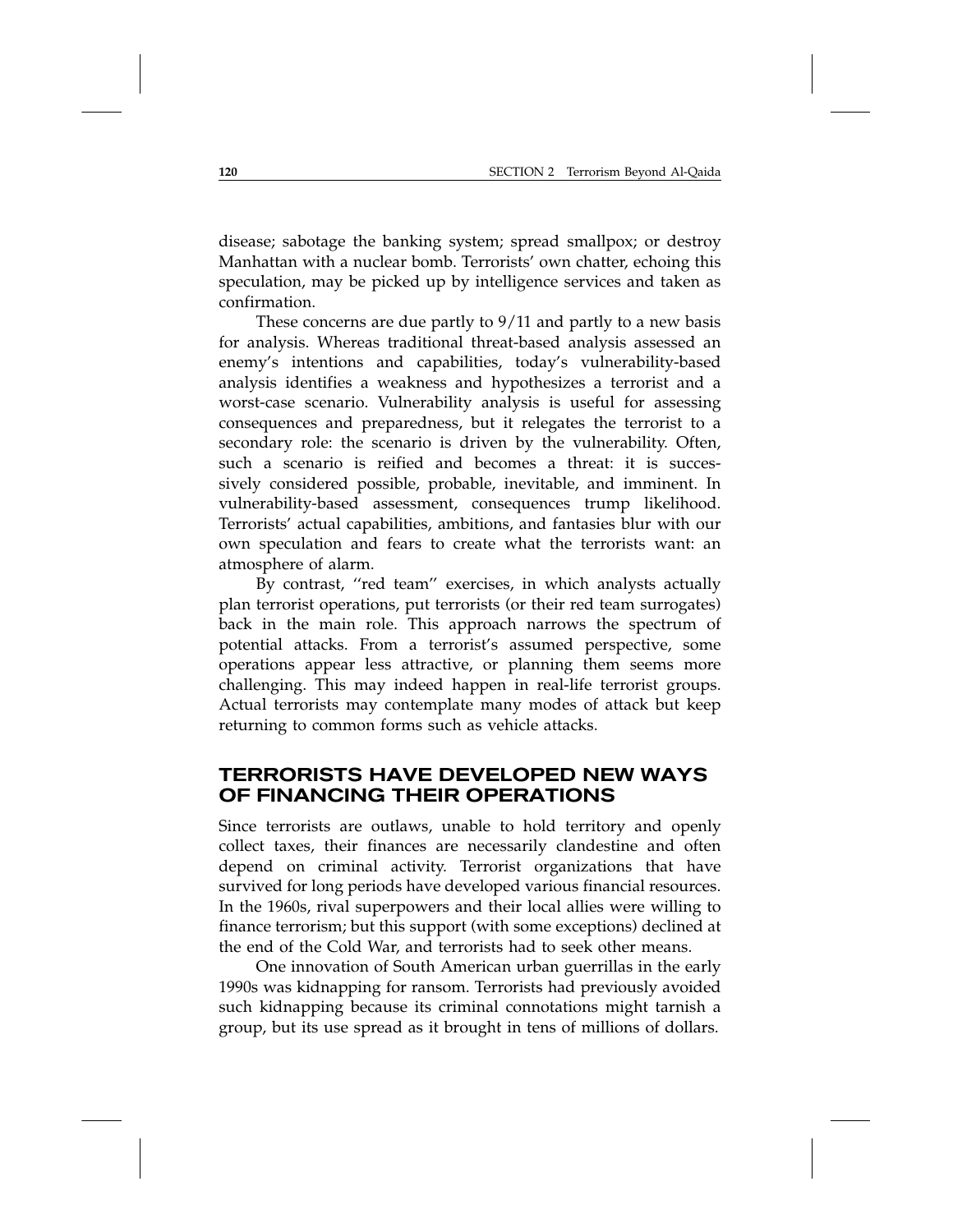Some groups engaged in extortion and protection rackets, gradually adding fraud and even legitimate investments. Drug trafficking also offered large-scale returns that benefited groups in South America, central Asia, and the Middle East.

Ethnic diasporas, émigré communities, and coreligionists could also be a source of contributions, especially when charity was presumably ordered by a religion. Such groups may sometimes have been unwitting supporters. In some cases, they were duped; in other cases, their contributions were ostensibly meant for humanitarian efforts by the recipients—schools, medical supplies, assistance to widows and orphans. However, some private contributors knew that their money financed terrorist operations.

Collecting money from various foreign sources and disbursing it to scattered operational units and operatives require clandestine transfers of funds. Some terrorist organizations are skilled at moving money from charitable organizations and criminal operations through informal banking systems, money order and cash wire services, and regular banks. Some authorities have reduced highvolume transactions, but it is not clear that they have severely impeded terrorists' cash flows, which may simply move into less regulated areas. We know the sums that have been blocked, but it is difficult to estimate the amounts moving in ways governments cannot monitor.

Terrorists benefit from uneven enforcement. Many financial institutions and some countries remain reluctant to interfere with suspect transfers, not because they support terrorism but because strict controls could interfere with lucrative transactions deriving from tax evasion, white-collar crime, and political corruption.

#### TERRORISTS HAVE BECOME LESS DEPENDENT ON STATE SPONSORS

Even during the Cold War, there was less and less enthusiasm for backing guerrillas so as to wage surrogate warfare. The Soviet Union became disenchanted with national liberation movements and especially with the Palestinians: by the mid-1980s, Europe's colonial empires had been dismantled; the Americans had been driven from Indochina; Cuba was bankrupt; Marxist guerrillas in Latin America seemed stalled; and in 1985 Soviet diplomats were kidnapped in Lebanon. Similarly, in the United States support faded for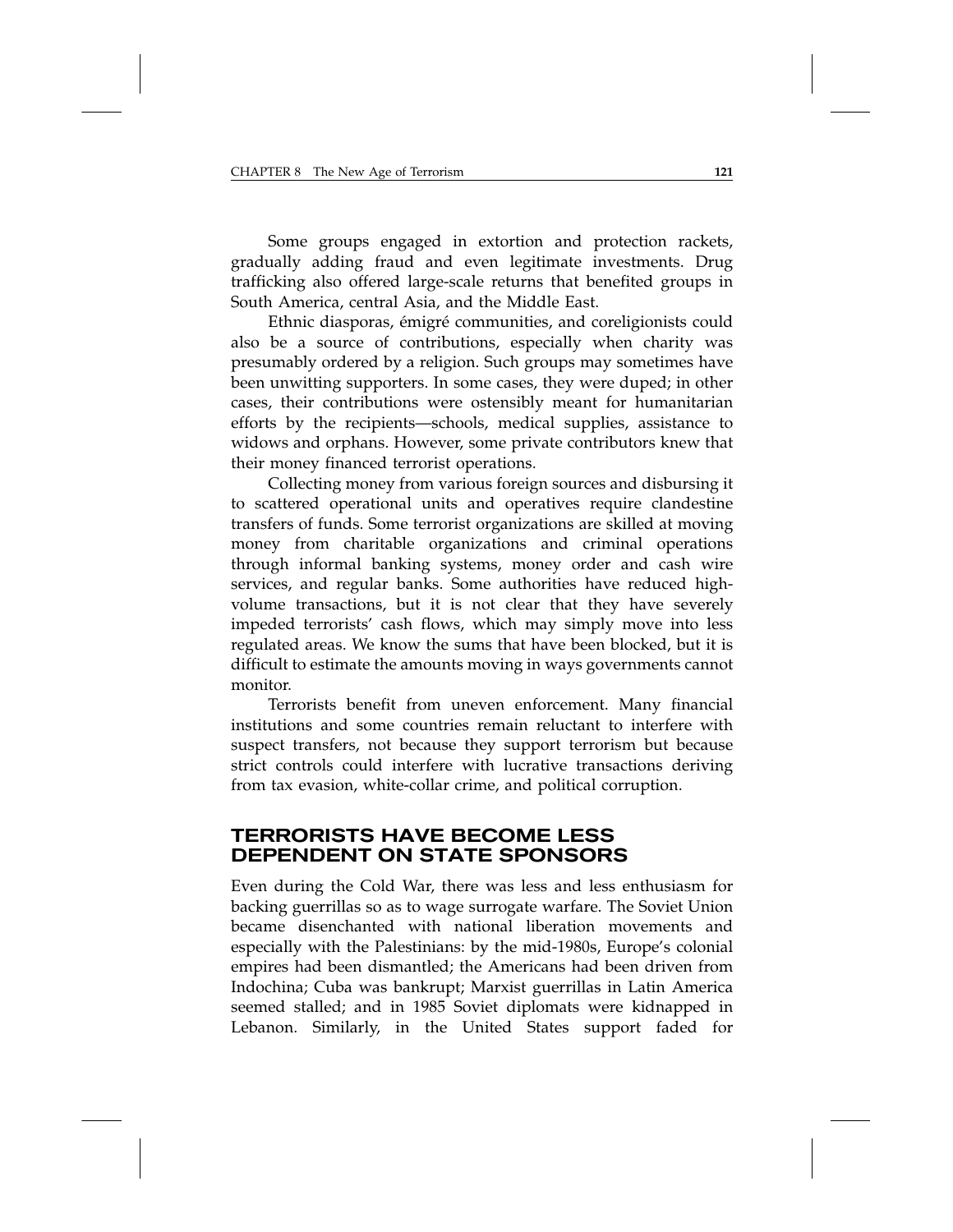clandestine projects to topple Fidel Castro in Cuba, an enterprise of the 1960s; and Congress restricted further funding for the contras in Nicaragua—although support continued for the mujahideen fighting against Soviet forces in Afghanistan. Also, both the United States and the Soviet Union were becoming increasingly concerned about terrorism.

With the departure of the Soviet Union from Afghanistan and the end of the Cold War, local conflicts no longer had strategic significance. This development facilitated the resolution of a few armed struggles—guerrillas and governments made peace. Others in the field were left to their own devices. Some, like the old Palestinian groups, became toothless; some, like those in Central America, turned to local banditry. But certain others, like the Afghan veterans, survived and created new, more autonomous enterprises.

The end of the Cold War also altered the calculations of the few nations identified by the United States as sponsors of terrorism. It reduced support from and protection by the Soviet Union—as in Syria, a patron of the Palestinians. Iraq, involved in a costly war with Iran, had sought assistance from the West, but that was ended when Iraq invaded Kuwait in 1990. Libya was bombed by the United States, and although it continued to support terrorist operations (notably sabotage of American and French airliners), it became more circumspect and eventually sought rapprochement with the West. Sanctions eventually had their effect. Gradually, therefore, state-sponsored terrorism became less of a problem.

However, state sponsorship had provided a means of monitoring terrorists, and its decline entailed less influence over terrorist movements and a loss of intelligence sources within them. With the severance of these links, we knew less. This was demonstrated on 9/11. Not only American intelligence but also other intelligence services had missed the preparations. They knew bits but lacked a complete picture.

#### TERRORISTS HAVE EVOLVED NEW MODELS OF ORGANIZATION

Commenting on terrorists' organization requires distinguishing among groups that use terrorist tactics. Guerrilla groups, governments, and armies differ from urban guerrilla gangs and from groups like Germany's Red Army Faction, Italy's Red Brigades, or the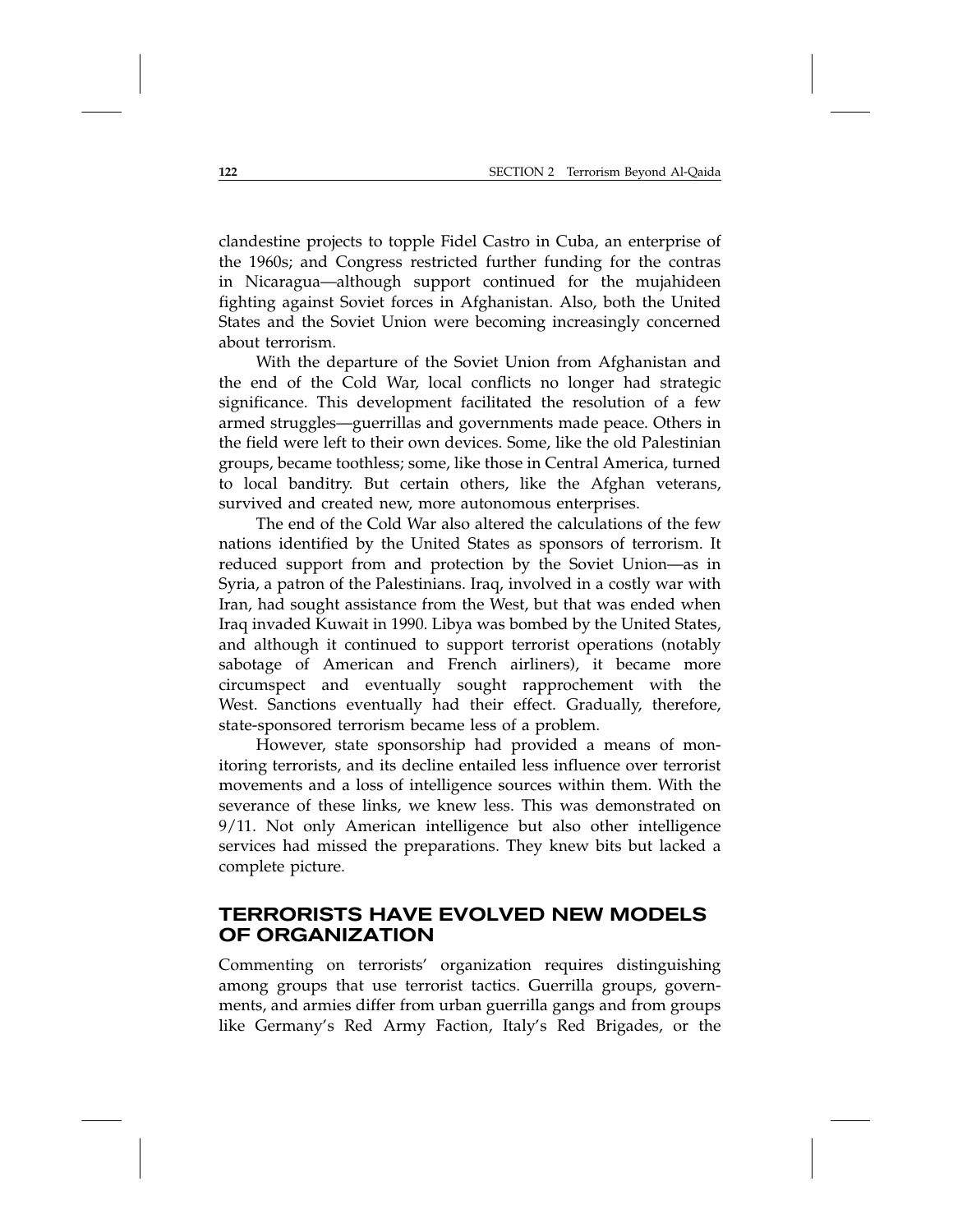Japanese Red Army for which terrorism was the primary (or only) activity. When we talk about the evolution of terrorist organization, we mean the latter—organizing to do terrorism. And even in this category, terrorist groups range from primitive gangs to sophisticated organizations.

The guiding principle of all terrorist organization is survival, which depends on maintaining secret membership and operational security, preventing infiltration, punishing betrayal, and limiting damage.

Larger organizations and more ambitious operations have functional specialization, with individuals devoted to recruiting, training, intelligence, reconnaissance, planning, logistics, finance, propaganda, and social services (e.g., support for widows, orphans, and families of suicide attackers). Functional specialization would normally lead to hierarchy and bureaucracy, as in al-Qaida before 9/11. Some groups are organized as miniature armies with general staffs, brigades, and battalions. But hierarchies are open to penetration and may stifle initiative.

Al-Qaida seems to be one of the first groups to pattern itself on a lean international business model: hierarchical but not pyramidal, loosely run, decentralized but linked, able to assemble and allocate resources and coordinate operations, but hard to depict organizationally or penetrate. Networks provide numerous operational benefits: they are quick to learn, adaptive, and resilient—hard to break. To work well, networks require strong shared beliefs, a collective vision, some original basis for trust, and excellent communications. Networks have become an object of intense analysis in the intelligence community. Whether the global jihadist network created by al-Qaida is unique or can be replicated by future groups remains a question.

The online monthly manuals to exhort and instruct wouldbe terrorists seem close to a concept suggested by Louis Beam— ''leaderless resistance''—in which self-proclaimed combatants are linked by common beliefs and goals and wage a common terrorist war, but operate autonomously. This model may be possible for isolated actions, such as those by animal-rights activists and ecoguerrillas; but organizational continuity and major operations still require cooperation, coordination, and structure, which in turn require a basis for trust that is difficult to establish on the Internet.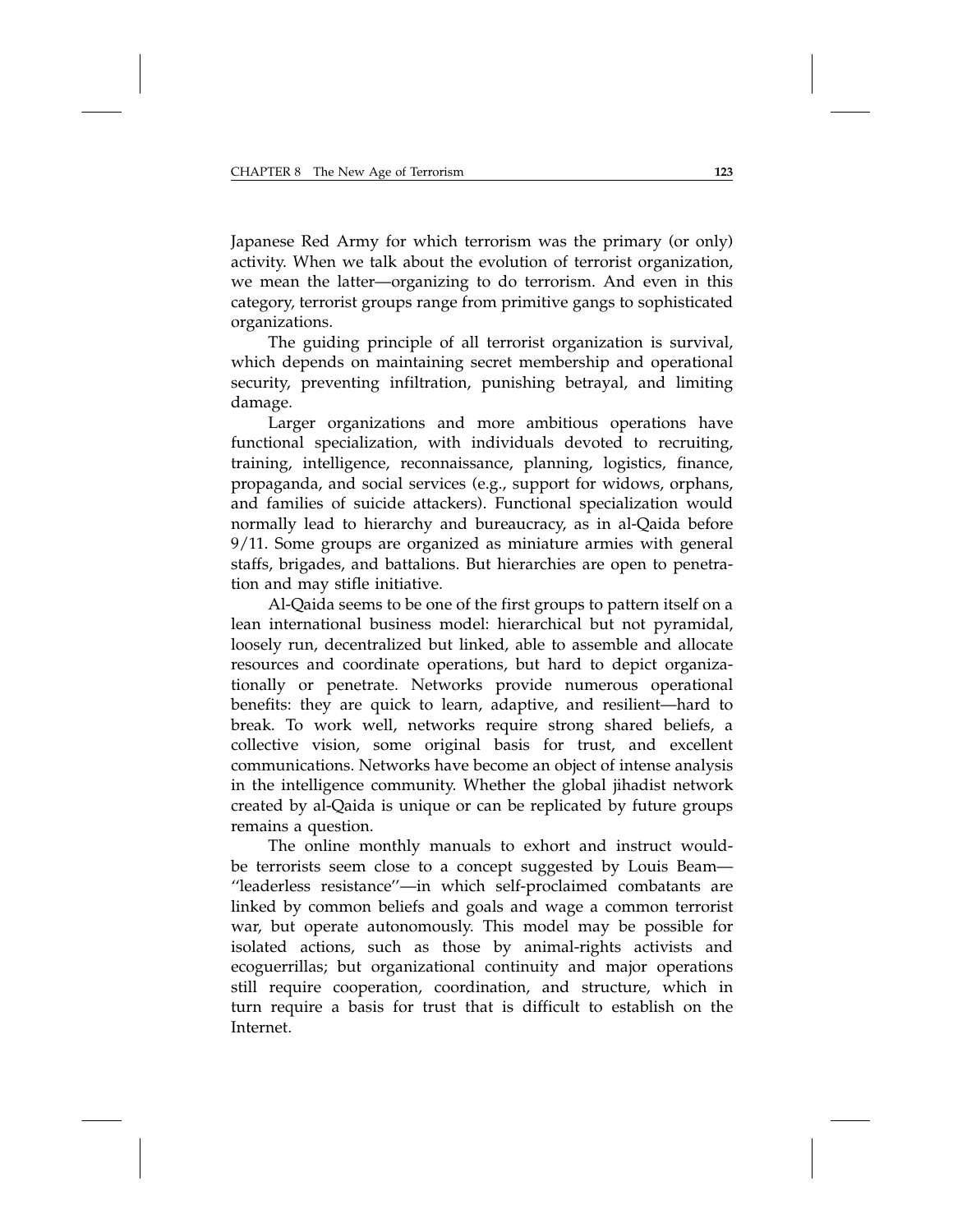#### TERRORISTS ARE ABLE TO MOUNT GLOBAL CAMPAIGNS

Contemporary terrorism transcends national frontiers; in fact, this is what initially made it a subject of international concern. There are two ways in which terrorism can be international.

First, terrorists can attack foreign targets: foreign airliners, embassies, and local offices and employees of multinational corporations—a growing body of entities whose activities in a country, inadvertently or by design, make them participants (and thereby targets) in local conflicts. To draw international attention, embarrass, increase their leverage over local governments, or compel international intervention, terrorists have bombed embassies, assassinated or abducted diplomats, and held corporate executives for ransom. Most incidents of international terrorism fall into this first category.

Second, terrorists can cross national frontiers to carry out attacks abroad, again to gain international attention, or to isolate their foes from their hosts—or simply because distant targets are not as well guarded as targets at home. The Palestinians, inspired by the Algerian FLN's (Front de Libération Nationale) terrorist campaign in mainland France, were the first to systematically adopt this approach, but others soon followed.

Many terrorists have seen their struggles as global. Marxist revolutionaries are an example. In the late twentieth century, for instance, Marxist leaders considered themselves beyond borders and united in revolution. In 1966, the Tri-Continental Conference in Havana was intended to bring together the world's guerrilla movements. No coordinated revolutionary movement emerged, but some interesting alliances eventually evolved, such as that between the Japanese Red Army—rebels looking for a cause—and the Popular Front for the Liberation of Palestine (PFLP), which was both Palestinian and Marxist and cultivated foreign recruits and relationships. The brief coalescence of Europe's left-wing terrorist groups led to concerns about ''Euroterrorism,'' and the Irish Republican Army (IRA) and Spain's Euskadi Ta Askatasuna (ETA) exchanged technical know-how.

The jihadists, inspired and guided by al-Qaida's ideology, represent a further and apparently more durable development. Historically, al-Qaida was never a centrally directed, disciplined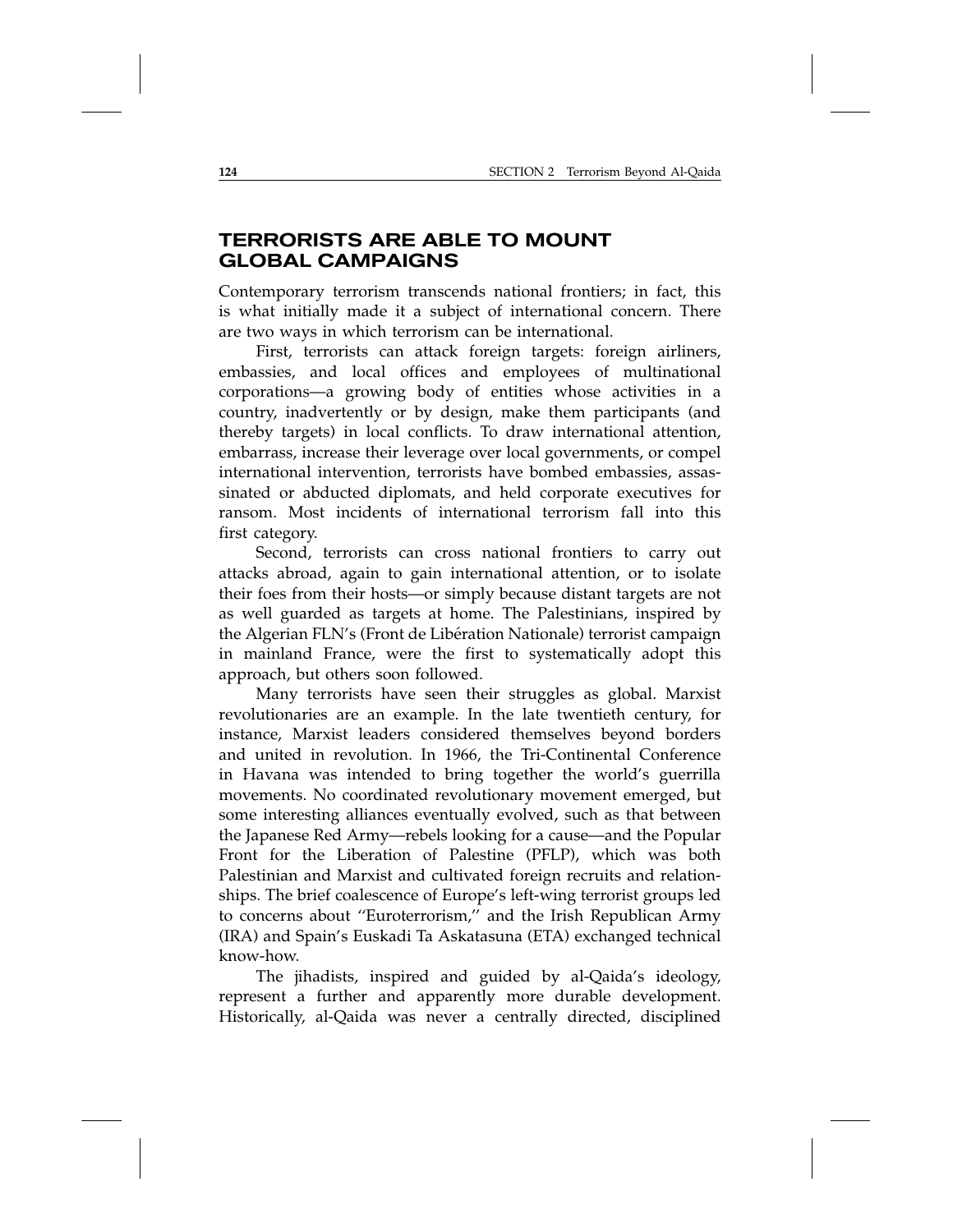organization, even when it operated training camps in Afghanistan. It remained a loose association, capable of centrally directed action and of assembling resources for specific operations, but always more of a network than a hierarchy. Its nature proved to be its strength at a time when survival required decentralization. Al-Qaida is truly a global enterprise, drawing recruits and funding from all over the world, maintaining connections in 60 countries, and carrying out operations in perhaps 20. It may properly be called a global insurgency—a phase that implies both scale and reach.

Lesser movements that are global in cause and ambition, though far below the jihadists in operational capabilities, include neo-Nazis, animal-rights extremists, and some segments of the disparate antiglobalization movement.

#### TERRORISTS HAVE EFFECTIVELY EXPLOITED NEW COMMUNICATIONS **TECHNOLOGIES**

For terrorists, the most significant technology is not weapons but direct communication with their multiple audiences. Terrorism, to repeat, was originally aimed at the people watching. Victims were threatened or killed to make a point, not only to the terrorists' foes but above all to the terrorists' own constituents. Technological developments in the 1960s and 1970s—the ubiquity of television, more portable television cameras, communications satellites, uplinks to remote news crews, global news networks—allowed terrorists to reach audiences worldwide almost instantaneously. By carrying out visually dramatic acts of violence, terrorists could virtually guarantee coverage, intensifying the terror and inflating their own importance.

It should be noted that terrorists have not always communicated effectively. For example, the dramas that draw the attention of the news media have often obscured the terrorists' political message: whatever they had to say was lost in the anguish caused by the attack itself. Moreover, terrorists' writings have frequently been incomprehensible to all but a few; and some terrorists have issued voluminous manifestos and strategic directives that mostly remain unread. Sometimes they have failed to use the media pragmatically, as when terrorists who had kidnapped a prominent figure released a photo of the victim holding a placard on which they had written not a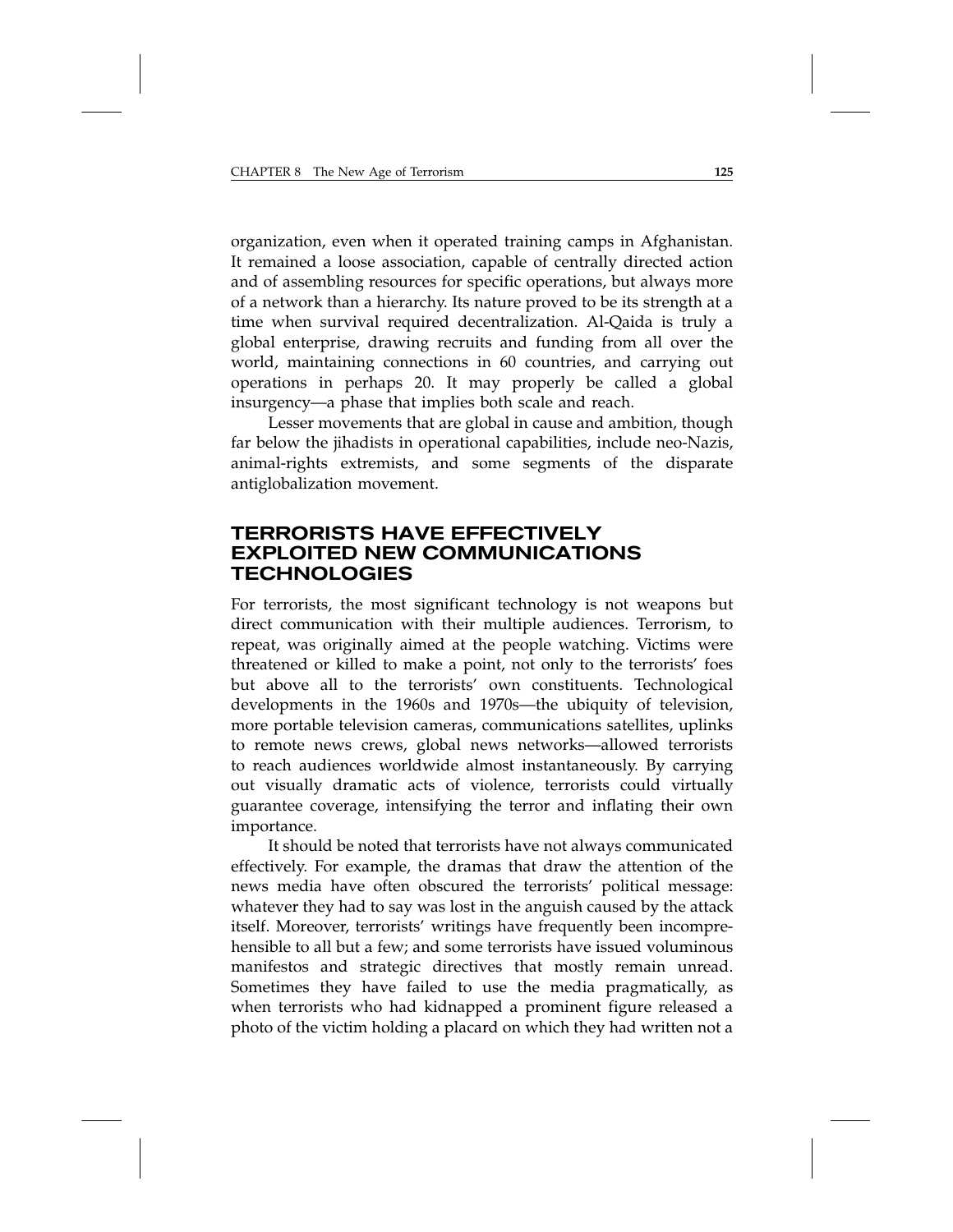short, bold slogan but a message of 50 words or more that was too small to be legible. Also, news editors, rather than the terrorists themselves, determine what will be covered on television. Images considered too gruesome may not be shown; and except for a sound bite, terrorists' messages may be omitted. Videotape permitted terrorists to substitute motion pictures for still shots, so that they and their hostages could speak directly into the camera, but access to the media was still controlled by others. Not until the development of the Internet did terrorists have unmediated access to their audiences.

On the Internet, terrorist violence, performed on-camera, can be webcast directly and unedited. The Internet also allows direct communication between terrorists' public affairs departments and various audiences: recruits, sympathizers, broader constituencies, enemy states, and citizens who may disagree with their own governments' policies. A bombing no longer needs to be followed by a telephone call to a wire service. Today's terrorists have Web sites, publish online magazines, explain their causes, debate doctrine, and provide instruction in making explosives. They may use these same channels to clandestinely communicate with operatives through coded messages or, according to some reports, steganography.

Some of the jihadists' recruiting videos, emphasizing atrocities at the hands of infidels, are of high quality and probably appeal to potential adherents. And after a webcast of an execution appears on the Internet, mainstream media are more likely to show at least short edited segments. Such material may not spread significant alarm, but its appeal to violence-prone young men who harbor fantasies of revenge should not be underestimated. Iraq represents the latest phase in this evolution. Videos of beheadings of hostages circulate in Iraqi markets, and al-Qaida has reportedly compiled them in an exultant film.

This development suggests a democratization of extremism, whereby people can in a sense shop for belief systems and submerge themselves in ''virtual groups'' that encourage violence.

#### TERRORISTS HAVE ACHIEVED STRATEGIC RESULTS

Through dramatic acts of violence, terrorists have always attracted attention, evoked alarm, caused disruption, instigated crises, and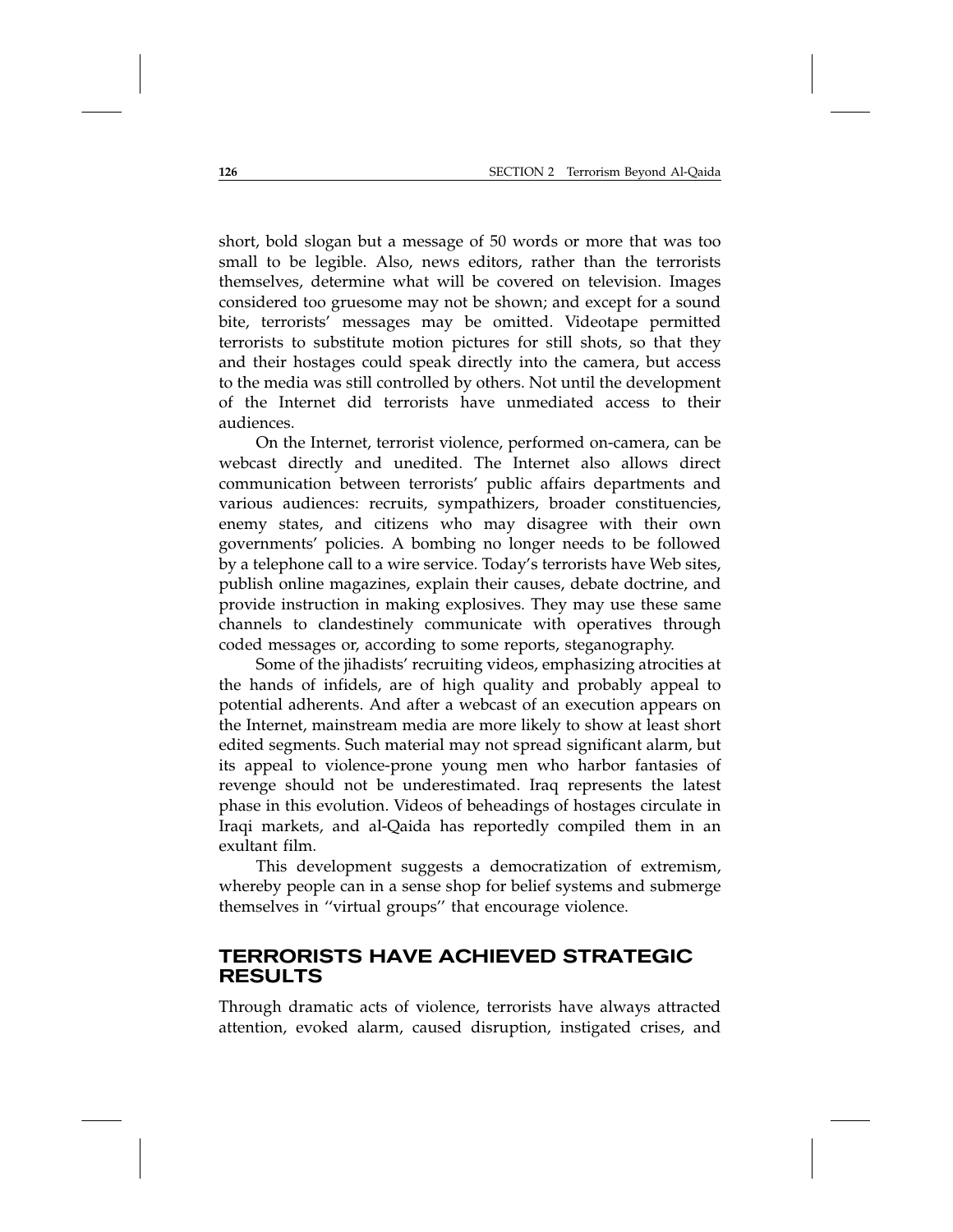obliged governments to divert resources to security and occasionally to make concessions. Strategically, though, they were less effective. They could sometimes upset negotiations and impede the resolution of conflicts. In fragile democracies they could sometimes provoke an overthrow of a government by those, usually the armed forces, who were determined to take a stronger line against terrorism. But terrorists rarely created powerful political movements. They were not able to fundamentally alter national policies, and they brought down no governments directly.

However, terrorists have gradually developed ways to achieve strategic results. Scale was one way. The best example is 9/11, which not only killed nearly 3,000 people, caused hundreds of billions of dollars in damage, and is still affecting the American economy but also has had a profound influence on U.S. policies. It made the "global war on terror" the framework for future policy, provoked two invasions, and led to some profound changes in government organization.

Another example of strategic effects is found in Iraq. In 2004, Iraqi insurgents kidnapped and beheaded or threatened to behead foreign nationals—aid officials, contract workers, journalists—and, despite the overall high level of violence in Iraq, were able to create political crises in countries participating in the multinational coalition, especially where there was strong domestic opposition to the war. In return for releasing the hostages, the kidnappers demanded, among other things, that governments withdraw forces or that companies cease operations. Only one government, the Philippines, pulled out; but, coming at a time when the United States was attempting to persuade additional countries to join the coalition, the kidnappings, more than the intensification of the conflict, persuaded others to stay away—not one new country joined. The kidnappings also forced aid organizations to suspend or reduce their activities, thereby slowing economic reconstruction and prolonging the misery that facilitated further recruiting by the insurgents.

Terrorist strategy is based not on achieving military superiority but rather on making the enemy's life unbearable by attacking incessantly (this contributed to Israel's decision to withdraw from Lebanon); by inflicting endless casualties (the strategy of the Palestinians' suicide bombings); by destroying tourism and discouraging investment, and thus inflicting economic pain; and by carrying out spectacular operations like 9/11.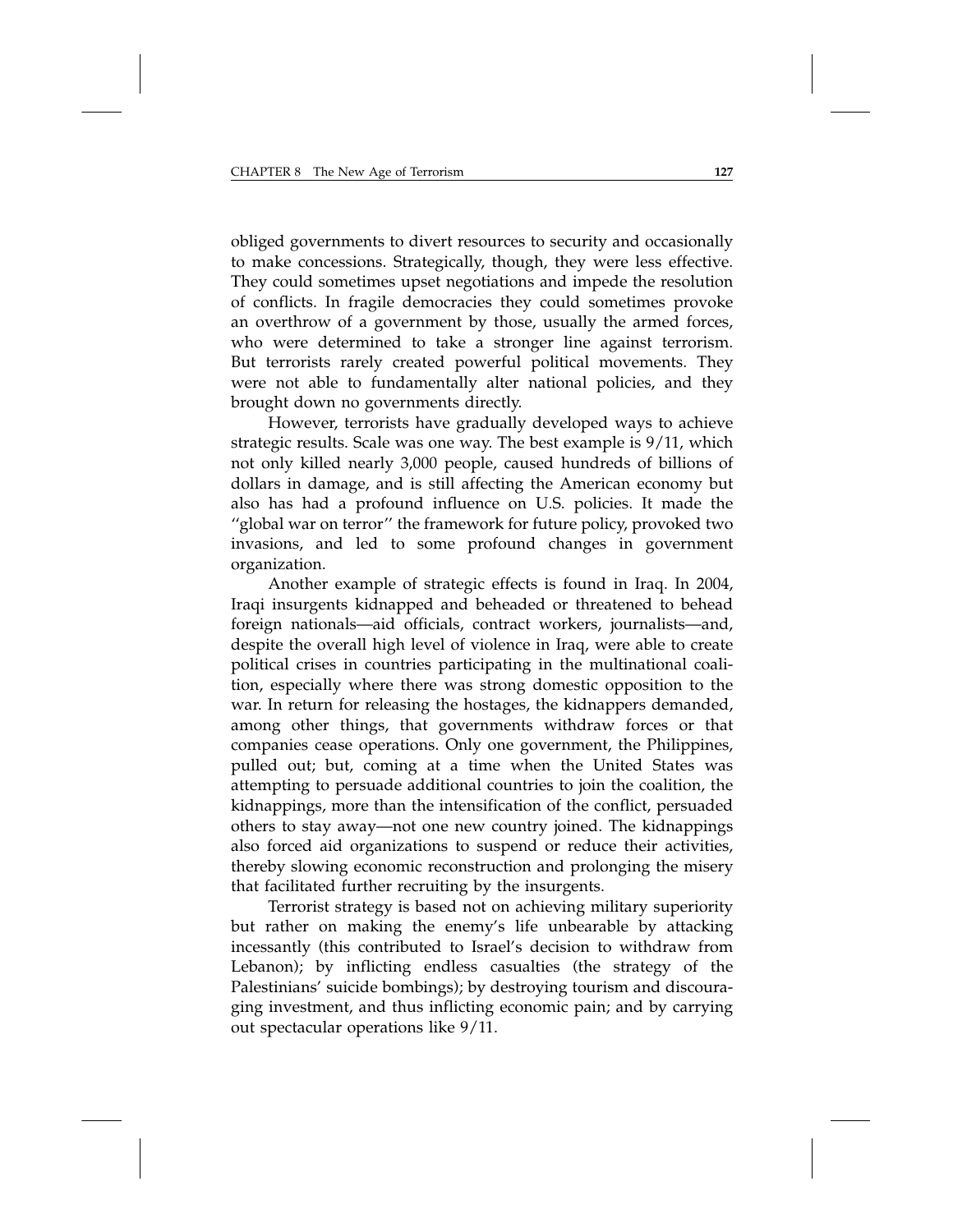Yet although terrorists have escalated their violence, developed new methods of financing their operations, exploited new communications technologies, created new organizational models, and undertaken global enterprises, they have yet to achieve their own stated long-range objectives.

### TERRORISTS HAVE NOT ACCOMPLISHED THEIR LONG-RANGE GOALS

The South American urban guerrilla groups that initiated the wave of kidnappings and bombings in the 1970s were wiped out in a few years, having achieved no political result except brutal repression. Their counterparts in Europe, Japan, and North America were also suppressed, although offspring of Italy's Red Brigades reemerge from time to time. The IRA has made peace; apart from a few diehards, it is no longer a fighting force—its contest has been resolved politically. In Europe, only Spain's ETA, now in its fourth decade, fights on for Basque independence.

The death of Yasir Arafat symbolized the end of an era in the Palestinians' struggle. If a viable, independent Palestinian state is ultimately formed, much credit will be given to him. It cannot be denied that terrorism kept the Palestinians' hopes alive when Arab governments were defeated on the battlefield, that terrorism galvanized the Palestinian population and contributed to the concept of the Palestinian state, and that terrorism compelled international intervention. But today, the violence continues. Different militants have taken the field. Suicide bombings have been elevated to a strategy. Walls have been erected. Peace initiatives are renewed. War-weary populations await some kind of resolution. What that will be remains uncertain.

Meanwhile, today's jihadists speak of driving the infidels out of the Middle East, of toppling the exposed apostate regimes that depend on their support, of then going on to destroy Israel and ultimately reestablishing the caliphate. They have proved to be dangerous terrorists, have achieved some strategic results, are determined to continue attacking, and are resilient survivors, capable of recruiting despite adversity. Destroying their terrorist enterprise will take years. And until that happens, they might prevail in Afghanistan or Pakistan and might make it too costly for the United States to remain in Iraq. But they have not yet achieved these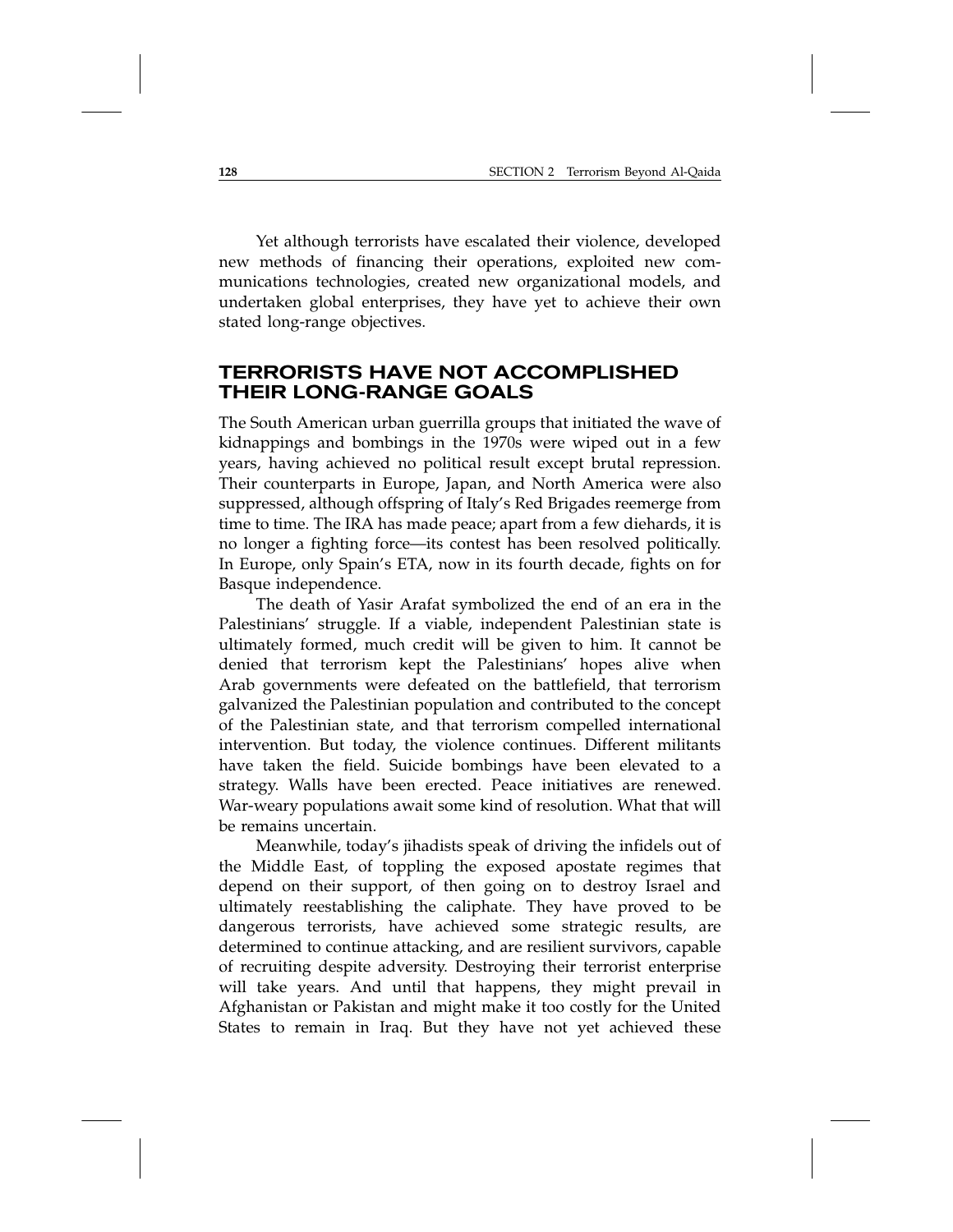successes, and the verdict on their movement must await the judgment of future historians.

This is a paradox of terrorism. Terrorists often succeed tactically and thereby gain attention, cause alarm, and attract recruits. But their struggle has brought them no success measured against their own stated goals. In that sense, terrorism has failed, but the phenomenon of terrorism continues.

### **CONCLUSION**

The course of terrorism over the next few decades cannot be predicted, just as the actual evolution of terrorism over the last 30 years could probably not have been predicted.

Suppose that at the beginning of the 1970s, when contemporary terrorism was still in its early stages and formal research had just begun, I had, with remarkable prescience, outlined its future course. Take as the starting date President Nixon's creation of the Cabinet Committee to Combat Terrorism in October 1972.

It would have been easy to forecast hundreds of airline hijackings, since many had already occurred; but the screening of all passengers, let alone the elaborate security measures that have now become routine, would have been considered very unlikely. A terrorist attack had just occurred at the Munich Olympics; still, it would have been far-fetched to predict that in 2004, more than \$1 billion would be spent on security at the games in Athens.

Suppose that I had predicted the terrorist assassinations of the former prime minister of Italy, the former president of Argentina, the presidents of Lebanon and Egypt, two prime ministers in India, and one in Israel; and the attempted assassinations of the pope and the heads of government of Pakistan, Egypt, and the United Kingdom.

Suppose that I had predicted hundreds of suicide bombings; the release of nerve gas on subways; a Senate office building shut down by letters containing anthrax spores; and the destruction of the World Trade Center (which was still being built in 1972). Suppose that, with regard to the United States, I had predicted its military retaliation against terrorism; a global war on terror as the framework for its foreign policy; its bombing of Libya; its invasions of Afghanistan and of Iraq; its creation of a new Department of Homeland Security; its detention of American citizens without trial; and its arguments supposedly justifying the use of torture.